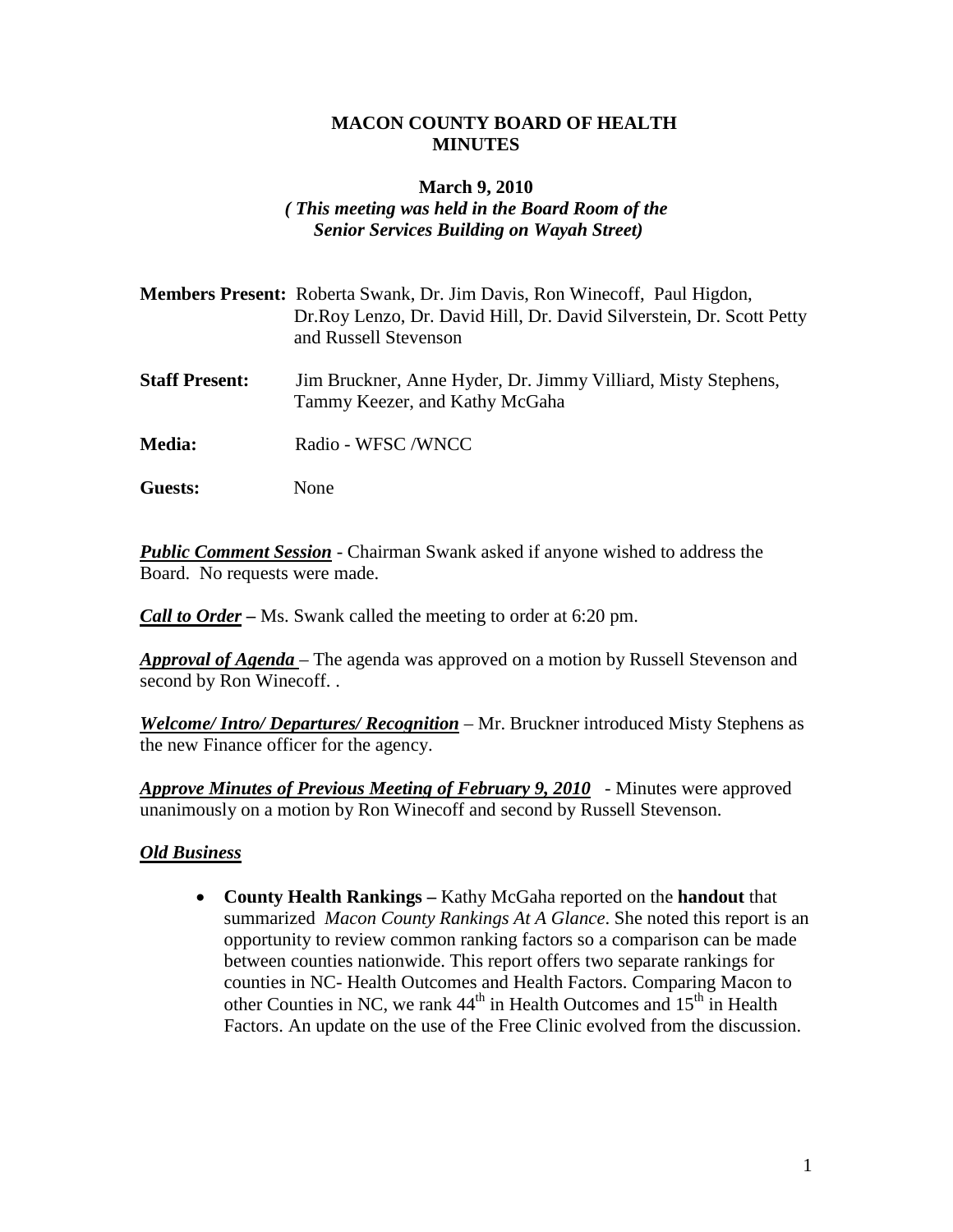#### **Macon County Board of Health Minutes March 9, 2010 – Page 2**

### *New Business*

- **Budget –Handouts** were available for discussion. Mr. Bruckner referred to the one page handout entitled *Budget Summary*. He noted the overview of major changes in salary / fringe and operating costs at this point:
	- o an EH position and a nurse position will be held vacant at this time;
	- o increase necessary for retirement funds that falls to counties to make up State shortfall;
	- o a couple of changes in areas impacted by the reduction of H1N1 funding
	- o increase in adult dental rental expense
	- o increase cost in phone expense due to air cards for EH On Site staff
	- o increase in flu vaccine costs
	- o increase in capital equipment cost– for Molar Roller

Therefore – the final increase in monies requested is \$68,817 Mr. Bruckner then reviewed the revenue summary which totaled a request of \$4,412,173.

In summary, the agency is asking for 4.4 million as opposed to 4.6 million last year. He noted revenues have been reduced from 2.1 to 2 million. A motion was made by Ron Winecoff to accept the budget as presented this evening. The motion was seconded by Dr. David Silverstein and passed unanimously.

**The Proposed Billing and Collection Policies and Fee Schedules –**

**effective July 1, 2010** was also presented by Mr. Bruckner. He noted that the final pages list the fees and anything in red ink reflects an increase. The new budget reflects these fees. Dr. David Hill made a motion to accept this guide as presented and the motion passed unanimously after a second by Dr. David Silverstein.

- **Reviewed Board of Health Operating Procedure Changes** Added Conflict of Interest and changed Frequency of Meeting.
- **Certified Rabies Vaccinator Training - Mr**. Bruckner reported on an effort to have more people in the western counties trained as a certified rabies vaccinators. He was able to have a training set up here in Macon County for no cost to have state personnel come here and provide this training. Macon will eventually have 12 people trained as vaccinators.